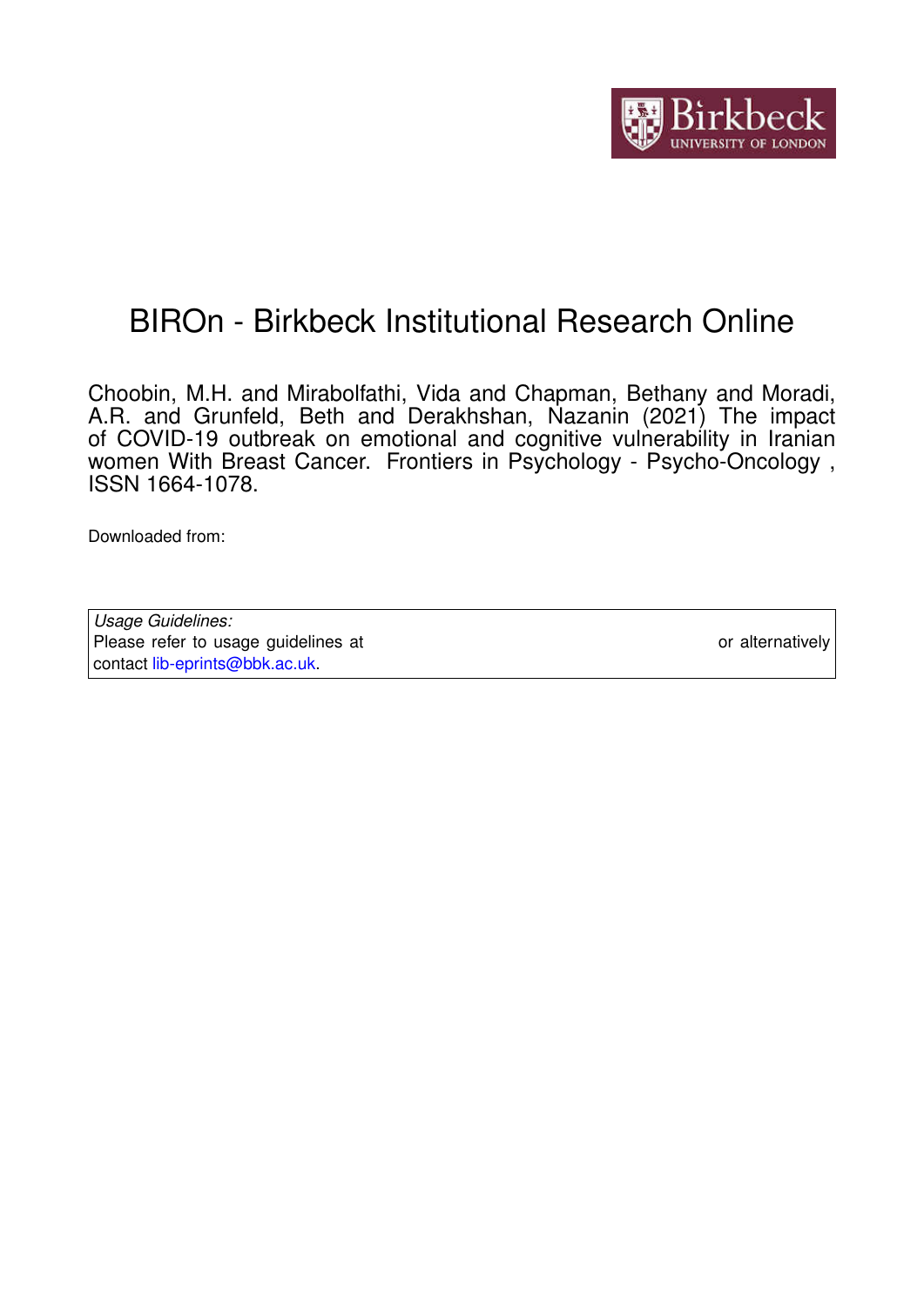



# The Impact of COVID-19 Outbreak on [Emotional and Cognitive Vulnerability](https://www.frontiersin.org/articles/10.3389/fpsyg.2021.663310/full) in Iranian Women With Breast Cancer

Mohammad H. Choobin1, Vida Mirabolfathi<sup>2\*</sup>, Bethany Chapman<sup>3</sup>, Ali Reza Moradi<sup>1,2</sup>, Elizabeth A. Grunfeld<sup>3</sup> and Nazanin Derakshan<sup>3</sup>

<sup>1</sup> Department of Clinical Psychology, Kharazmi University, Tehran, Iran, <sup>2</sup> Department of Cognitive Psychology, Institute for Cognitive Science Studies (ICSS), Tehran, Iran, <sup>3</sup> Centre for Building Resilience in Breast Cancer; Department of Psychological Sciences, Birkbeck, University of London, London, United Kingdom

The psychological cost on emotional well-being due to the collateral damage brought about by COVID-19 in accessing oncological services for breast cancer diagnosis and treatment has been documented by recent studies in the United Kingdom. The current study set out to examine the effect of delays to scheduled oncology services on emotional and cognitive vulnerability in women with a breast cancer diagnosis in Iran, one of the very first countries to be heavily impacted by COVID-19. One hundred thirty-nine women with a diagnosis of primary breast cancer answered a series of online questionnaires to assess the current state of rumination, worry, and cognitive vulnerability as well as the emotional impact of COVID-19 on their mental health. Results indicated that delays in accessing oncology services significantly increased COVID related emotional vulnerability. Regression analyses revealed that after controlling for the effects of sociodemographic and clinical variables, women's COVID related emotional vulnerability explained higher levels of ruminative response and chronic worry as well as poorer cognitive function. This study is the first in Iran to demonstrate that the effects of COVID-19 on emotional health amongst women affected by breast cancer can exaggerate anxiety and depressive related symptoms increasing risks for clinical levels of these disorders. Our findings call for an urgent need to address these risks using targeted interventions exercising resilience.

## **OPEN ACCESS**

#### Edited by:

Eun-Jung Shim, Pusan National University, South Korea

#### Reviewed by:

Annunziata Romeo, University of Turin, Italy Yin Ting Cheung, The Chinese University of Hong Kong, China

> \*Correspondence: Vida Mirabolfathi mirabolfathi\_v@iricss.org

#### Specialty section:

This article was submitted to Psycho-Oncology, a section of the journal Frontiers in Psychology

Received: 03 February 2021 Accepted: 19 April 2021 Published: 31 May 2021

#### Citation:

Choobin MH, Mirabolfathi V, Chapman B, Moradi AR, Grunfeld EA and Derakshan N (2021) The Impact of COVID-19 Outbreak on Emotional and Cognitive Vulnerability in Iranian Women With Breast Cancer. Front. Psychol. 12:663310. doi: [10.3389/fpsyg.2021.663310](https://doi.org/10.3389/fpsyg.2021.663310) Keywords: breast cancer, COVID-19, emotional vulnerability, cognitive function, psychological health

# INTRODUCTION

Iran was one of the first countries to be significantly affected by the coronavirus disease (SARS-CoV-2; COVID-19) outbreak shortly after China. The rapid spread of the virus throughout the country caused profound psychological fear [\(Pakpour and Griffiths,](#page-9-0) [2020\)](#page-9-0), anxiety [\(Moghanibashi-](#page-8-0)[Mansourieh,](#page-8-0) [2020\)](#page-8-0) and resulted in many restrictions to the regular medical health care services available including, cancer clinics.

Breast cancer is the most common cancer in Iran with the mean age of 49.84 [\(Nafissi et al.,](#page-8-1) [2018\)](#page-8-1) and an incidence rate of 28.3 per 100,000 in women [\(Sharifian et al.,](#page-9-1) [2015\)](#page-9-1). Throughout diagnosis, treatment and well into survivorship, women require continuous access to multiple healthcare services [\(Dietz et al.,](#page-8-2) [2020\)](#page-8-2).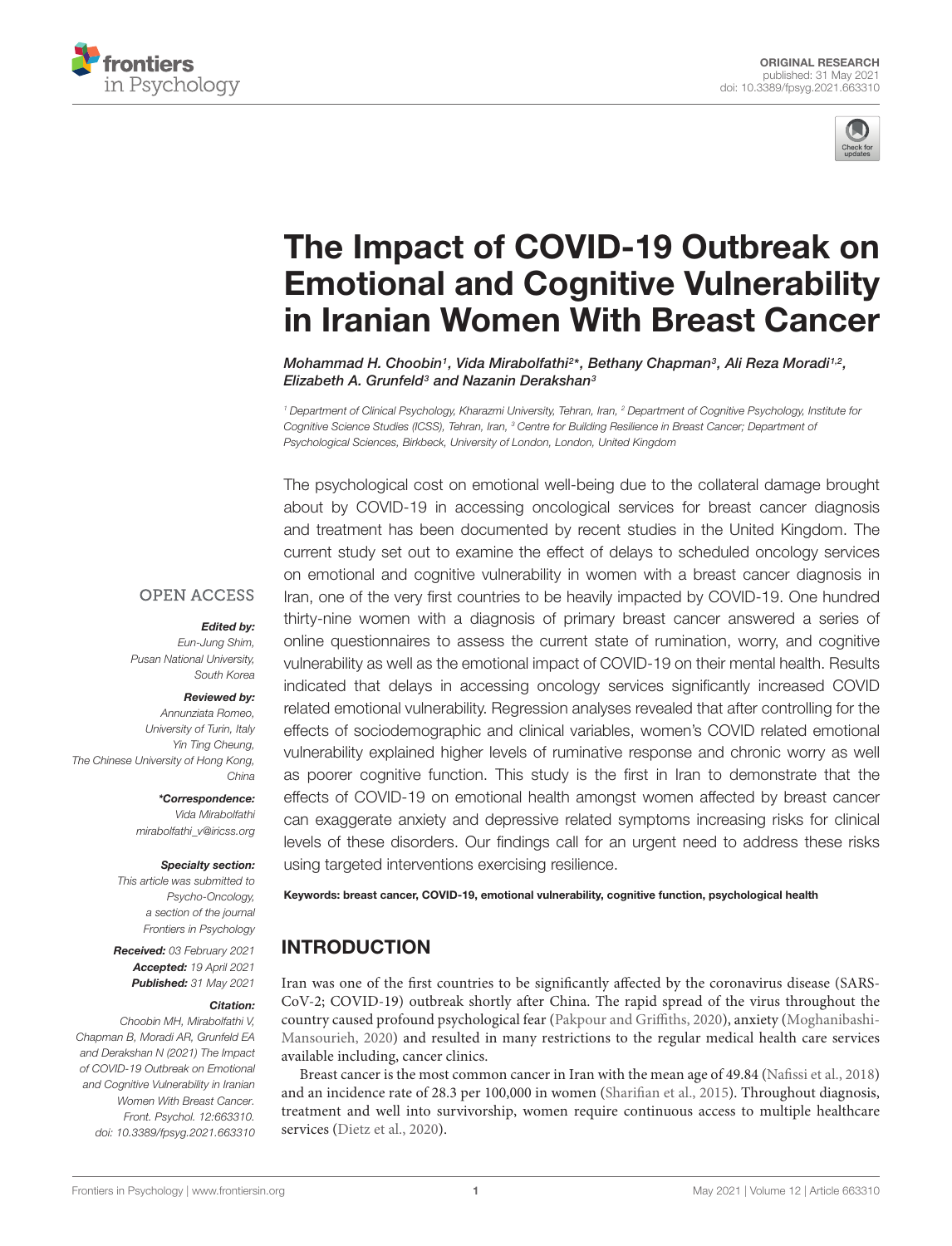There are no published studies on the impact of COVID-19 on rates of recurrence and survival in breast cancer. However, a recent report has revealed a series of temporary modifications have been made to the approved breast cancer care guidelines in Iran to reserve medical resources for individuals with COVID-19 [\(Shahi et al.,](#page-9-2) [2020\)](#page-9-2). Studies now show that the United Kingdom has witnessed a 15% decline in breast cancer referrals during 2020 compared to a similar period in 2019 [\(Gathani et al.,](#page-8-3) [2021\)](#page-8-3), with estimations for significant reductions in survival rates and increased mortality as a result of the collateral damage brought about by COVID-19 on cancer treatment (see [Maringe et al.,](#page-8-4) [2020\)](#page-8-4). These changes in circumstances created by the COVID-19 outbreak has imposed a great deal of distress and trauma on healthcare providers who have been forced to make unprecedented clinical decisions and handle reorganization, including treatment allocation and modification [\(Romeo et al.,](#page-9-3) [2020\)](#page-9-3).

In a recent meta-analysis that investigated the survival rate of women with primary breast cancer, both age at diagnosis and stage of breast cancer independently affected survival rate [\(Maajani et al.,](#page-8-5) [2019\)](#page-8-5). Studies show that delays in early diagnosis and disruption to active treatment can severely reduce survival rates [\(Smith et al.,](#page-9-4) [2013\)](#page-9-4). In younger women aged <45 years, breast cancer is more aggressive with a less favorable prognosis, and worse mortality rate than in older women [\(Radecka and](#page-9-5) [Litwiniuk,](#page-9-5) [2016\)](#page-9-5). It is also well documented that younger women diagnosed with breast cancer not only suffer from long term physical problems such as fatigue, insomnia, joint pain, and hot flushes but also tolerate radical early menopause and loss of fertility caused by chemotherapy and endocrine therapies [\(Rosenberg and Partridge,](#page-9-6) [2013;](#page-9-6) [Anastasiadi et al.,](#page-8-6) [2017\)](#page-8-6) such as Tamoxifen. Given, the high prevalence of younger women (<45 years) diagnosed with aggressive breast cancer in Iran the disruption to available healthcare service caused by the pandemic could have a profound effect on breast cancer mortality over the next few years.

A large and growing body of literature substantiates that cancer-related cognitive impairments (CRCI) (see [Ahles and](#page-8-7) [Root,](#page-8-7) [2018,](#page-8-7) for a review) can exist for many years post active treatment substantially affecting the quality of life. Self-reported cognitive function plays a critical role in determining emotional well-being in women with breast cancer [\(Chapman et al.,](#page-8-8) [2019\)](#page-8-8). Cognitive mechanisms such as rumination and worry increase an individual's vulnerability to developing distinct and overlapping forms of emotional disorders such as anxiety and depression (see [Koster et al.,](#page-8-9) [2017,](#page-8-9) for a review). In a recent meta-analysis by [Wang et al.](#page-9-7) [\(2020\)](#page-9-7), which included 282,203 breast cancer patients, it was found that depression and anxiety independently predicted all-cause mortality and cancer recurrence, respectively. It is imperative therefore that the risk factors for these disorders are understood. Rumination is conceptualized as repetitive negative affective thoughts focused on current or past events [\(Nolen-Hoeksema,](#page-8-10) [2000\)](#page-8-10), and worry is identified by involuntary thoughts about possible future threats [\(Borkovec et al.,](#page-8-11) [1983\)](#page-8-11). Whilst intrusive rumination has a critical role in the initiation and maintenance of Post Traumatic Stress Disorder (PTSD) symptoms in women living with a diagnosis of breast cancer

(Ogińska-Bulik and Michalska, [2020\)](#page-8-12), worry has been shown to be more strongly associated with depression and anxiety in cancer survivors [\(Brown et al.,](#page-8-13) [2018\)](#page-8-13). Ruminative thinking can jeopardize well-being in patients diagnosed with primary breast cancer [\(Liu et al.,](#page-8-14) [2020\)](#page-8-14). Further, a recent study by [Renna et al.](#page-9-8) [\(2020\)](#page-9-8) indicated that both rumination and worry increase cancer-related distress and indirectly result in more self-reported physical complaints in women with a history of breast cancer. It is, therefore, not surprising that disruptions in medical services due to the COVID-19 outbreak could not only result in more severe physical conditions in breast cancer patients but also lead to more acute emotional distress and worse cognitive impairment [\(Swainston et al.,](#page-9-9) [2020\)](#page-9-9). It is also a critical risk for developing PTSD symptoms [\(Romeo et al.,](#page-9-3) [2020\)](#page-9-3).

The current study aimed to firstly investigate the impact of delays in accessing medical care on levels of COVID related emotional vulnerability (COVID-EMV). Secondly, by considering the critical role that age plays in treatment outcomes in cancer patients [\(Fernandes-Taylor et al.,](#page-8-15) [2015\)](#page-8-15), we investigated the impact of age on rumination, worry, cognitive function, and COVID-EMV. We then examined the relationship between COVID-19 related emotional vulnerability (COVID-EMV), rumination, worry, and cognitive function whilst allowing for clinical and sociodemographic variables (education, grade, age at diagnosis, time since treatment finished, and health comorbidity).

Firstly, we predicted that women who experienced delays in accessing medical care would report higher COVID-EMV compared to women who experienced no disruption. Secondly, we predicted that younger women (≤45 years old a cutoff recommended by [Breast cancer in younger women,](#page-8-16) [2018\)](#page-8-16) would experience more severe rumination, pathological worry, cognitive dysfunction and COVID-EMV compared to older women (>45 years old). We expected that after allowing for a range of clinical and sociodemographic variables COVID-EMV would significantly predict higher levels of trait vulnerability to emotional disorders as documented through higher rumination, worry and poorer cognitive function.

# MATERIALS AND METHODS

#### Design

A cross-sectional approach was used to investigate the impact of the COVID-19 outbreak on the emotional well-being and cognitive function of women living with a breast cancer diagnosis in Iran. Participants were asked to respond to a series of online questionnaires assessing their demographic characteristics such as type of breast cancer, medical history, level of rumination, pathological worry and cognitive function.

#### **Participants**

A total of 139 women with a diagnosis of primary breast cancer (Mean Age = 45;  $SD = 9.60$ , Mean Age at Diagnosis = 42,  $SD = 9.38$ ) were voluntarily recruited via multiple sources: online advertisement placed on social media platforms including,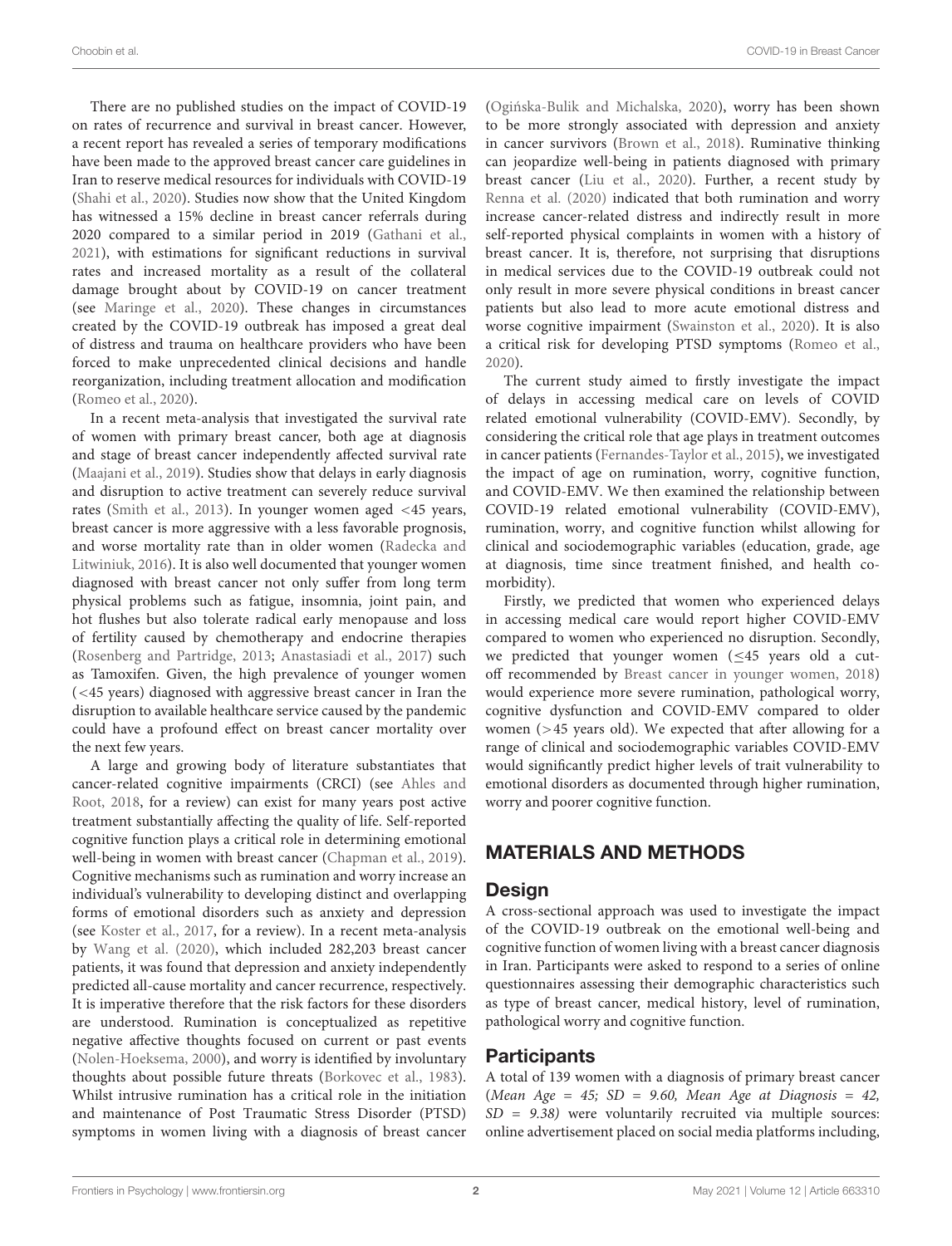Instagram pages related to breast cancer and COVID-19 (such as @Coronavirus\_breast\_cancer owned by researchers) and the cancer research center of Imam Khomeini Hospital in Tehran. The primary inclusion criteria for participants was a diagnosis of primary breast cancer. Participants were recruited between May 9th 2020 and May 29th 2020, during Iran's first pandemic peak.

#### **Materials**

#### Demographic and Clinical Questionnaire (DQ)

To collect participant's information regarding their breast cancer history and sociodemographic characteristics we designed a 27 item self-report questionnaire (see **[Table 1](#page-3-0)**).

#### Functional Assessment of Cancer Therapy-Cognitive Scale (FACT-Cog)

The third version of the FACT-Cog [\(Wagner et al.,](#page-9-10) [2009\)](#page-9-10) is a 37 item questionnaire, using a 5-point Likert-scale, with a total score ranging from 0 to 148. It consists of four subscales: perceived cognitive impairments (PCI, 20 items), comments from others (4 items), perceived cognitive ability (PCA, 9 items), and impact on quality of life (QoL, 4 items). This questionnaire is designed to measure cognitive complaints and abilities in the past 7 days. Higher scores in all subscales indicate better cognitive function and quality of life. This highly reliable questionnaire has been widely used in previous breast cancer studies [\(Von Ah and](#page-9-11) [Tallman,](#page-9-11) [2015;](#page-9-11) [Janelsins et al.,](#page-8-17) [2017;](#page-8-17) [Vardy et al.,](#page-9-12) [2019\)](#page-9-12). A Farsi version of this questionnaire with excellent internal consistency was used in this study ( $\alpha = 0.97$ ).

#### Rumination Response Scale (RRS)

The rumination scale includes 22 items that assess the depressive rumination experienced over the last 7 days. Each item is rated on a Likert scale ranging from 1 (almost never) to 4 (almost always), with total scores ranging from 22 to 88. Higher scores indicate more rumination. The Internal consistency for the Farsi version is  $\alpha$  = 0.88 [\(Bagherinezhad et al.,](#page-8-18) [2010\)](#page-8-18). This reliable questionnaire has been used in many cancer research studies in Iran [\(Heidarian](#page-8-19) [et al.,](#page-8-19) [2016\)](#page-8-19). The internal consistency in the present study was excellent ( $\alpha$  = 0.96).

#### Penn State Worry Questionnaire (PSWQ)

The PSWQ is a 16-item inventory with a 5-point Likert scale  $(1 = Not at all typical of me, 5 = very typical of me), higher$ scores represent a greater level of pathological worry (PSWQ total score ranges from 16 to 80). The PSWQ is a widely used measure in breast cancer research [\(Ghanavati et al.,](#page-8-20) [2018;](#page-8-20) [Swainston and Derakshan,](#page-9-13) [2018;](#page-9-13) [Chapman et al.,](#page-8-21) [2020\)](#page-8-21). In this study, a Farsi version with a good internal consistency was used ( $\alpha$  = 0.88) [\(Dehshiri et al.,](#page-8-22) [2010\)](#page-8-22). Internal consistency in the current study was 0.91.

#### Modified Self-Report-Generated Charlson Comorbidity (CCI)

The modified version of the Charlson Comorbidity Index with nine comorbidity items was used to measure pre-existing health conditions. All participants were asked to respond to this questionnaire based on their knowledge of their current medical

<span id="page-3-0"></span>TABLE 1 | Participant demographics, clinical characteristics, and psychiatric history.

| Demographic variable              | $N = 139$ (%)                                   |
|-----------------------------------|-------------------------------------------------|
| Current age                       | Mean = $45.86$ years (Min = $17$ , Max = $75$ ) |
| Age at diagnosis                  | Mean = 42.43 years (Min = 16, Max = 74)         |
| Time on treatment                 | Mean = $12.76$ months (Min = 1, Max = 146)      |
| Time since treatment finished     | Mean = $27.32$ months (Min = 0, Max = 199)      |
| Age category                      |                                                 |
| Less than or equal to 45          | 71 (51.1%)                                      |
| More than 45                      | 68 (48.9%)                                      |
| <b>Education</b>                  |                                                 |
| 8 Years or less                   | 17 (12.2%)                                      |
| Diploma or college                | 38 (27.3%)                                      |
| Undergraduate                     | 66 (47.5%)                                      |
| M.Sc or Ph.D.                     | 18 (12.9%)                                      |
| <b>Civil status</b>               |                                                 |
| Single                            | 13 (9.4%)                                       |
| Married                           | 117 (84.2%)                                     |
| Divorced                          | 9(6.5%)                                         |
| <b>Employment status</b>          |                                                 |
| Private or public sector employee | 36 (25.9%)                                      |
| Self-employment                   | 16 (11.5%)                                      |
| Studying                          | $3(2.2\%)$                                      |
| Unemployed                        | 68 (48.9%)                                      |
| Retired                           | 16 (11.5%)                                      |
| Active treatment                  | 26 (18.7%)                                      |
| Grade                             |                                                 |
| Grade I                           | 30 (21.6%)                                      |
| Grade II                          | 54 (38.8%)                                      |
| Grade III                         | 55 (39.6%)                                      |
| Lymph node involvement            | 63 (45.3%)                                      |
| Type of treatment received        |                                                 |
| Chemotherapy                      | 108 (77.7%)                                     |
| Radiotherapy                      | 97 (69.8%)                                      |
| Surgery                           |                                                 |
| Mastectomy                        | 84 (60.4%)                                      |
| Lumpectomy                        | 34 (24.5%)                                      |
| Mastectomy and lumpectomy         | $3(2.2\%)$                                      |
| Endocrine therapy                 | 74 (53.2%)                                      |
| Delays in accessing medical care  | 38 (27.3%)                                      |
| Delays in surgery                 | $4(2.9\%)$                                      |
| Delays in treatment               | 34 (24.5%)                                      |

conditions. These nine items are given independent weighted values (i.e., HIV illness or  $AIDS = 6$ , Diabetes = 2). The CCI total score ranges from 0 to 19 by the summation of these values. A higher score specifies more chronic comorbidity. The CCI has been used in previous research to measure comorbidity in women diagnosed with breast cancer [\(Ording et al.,](#page-9-14) [2013;](#page-9-14) [Fu et al.,](#page-8-23) [2015;](#page-8-23) [Soleymanian and Ghaziani,](#page-9-15) [2018\)](#page-9-15). In this study, the summed score of CCI was used.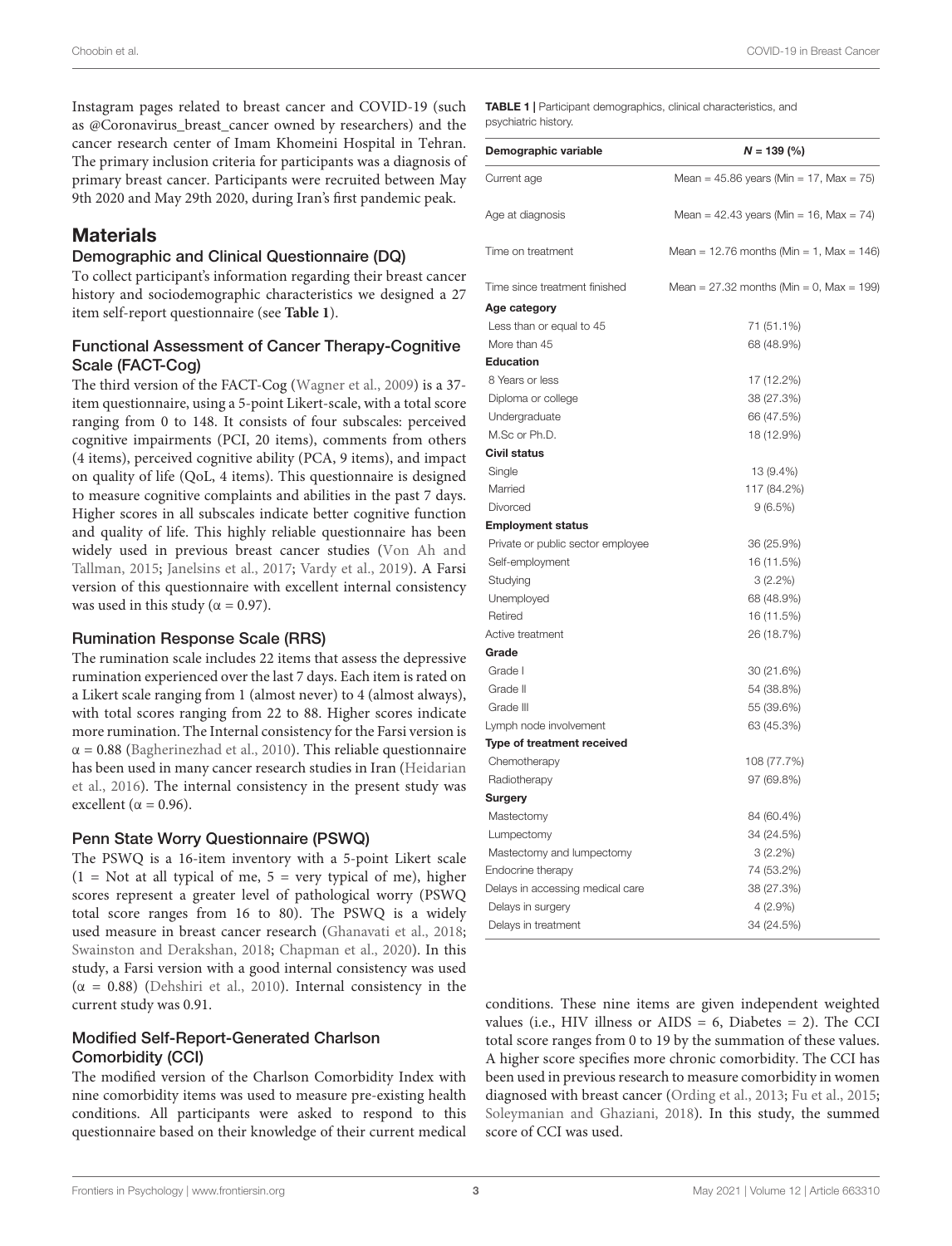#### COVID-19 Impact Questions

Twenty-three individual items were translated from [Swainston](#page-9-9) [et al.](#page-9-9) [\(2020\)](#page-9-9) and [Chapman et al.](#page-8-21) [\(2020\)](#page-8-21) to assess the impact of the COVID-19 outbreak in women living with breast cancer in Iran. Specifically, questions examined the impact of COVID-19 on current emotional (psychological) vulnerability as well as the history of the COVID-19 symptoms (i.e., high temperature/fever, continuous cough).

To measure the emotional impact of COVID-19, a composite score was formed by combining the five psychological related items (i.e., the outbreak led me to feel more: (1) anxious, (2) upset, (3) fearful than usual or has the outbreak made you feel less: (4) in control or (5) less confident than usual). This composite COVID emotional vulnerability (COVID-EMV) score showed an excellent internal consistency ( $\alpha = 0.90$ ) (see **[supplementary Material](#page-8-24)** for more detailed factor analysis and COVID-EMV correlations).

In the COVID-19 symptoms section, personal experience of COVID-19 symptoms was assessed by checking the COVID-19 symptoms confirmed by [World Health Organsiation](#page-9-16) [\(2020\)](#page-9-16) (high temperature/fever, continuous cough, shortness of breath, chest pain or pressure, sore throat, sneezing or runny nose, loss of smell and/or taste, bluish lips or face or new confusion or inability to arouse). In addition, isolation status and any change in cancer treatment plan due to the outbreak were individually asked.

## Procedure

Before completing the online questionnaires, participants were asked to provide a telephone number to receive a phone call from the researchers to become familiar with the structure of the study and its overall aim. Once the participant agreed to participate in the research, they received the research URL code via an email to access the battery of self-report questionnaires. Following completing the online consent form, they were directed to the DQ, CCI, FACT-Cog, RRS, PSWQ and finally the COVID-19 Impact Questions. At the end of the session, participants were thanked for their time and effort, with 500,000 Rials transferred to their bank account. Before commencing the study, ethical approval was obtained from the Research Ethics Committee of the Kharazmi University (Ethic code: IR.KHU.REC.1399.002).

#### Statistical Analysis

All analyses were carried out using R, version 4.0.3. Descriptive statistics were calculated for sociodemographic characteristics and history of breast cancer (see **[Table 1](#page-3-0)**). Independent t-tests were conducted to explore the impact of delays in accessing medical care (i.e., delay vs. no delay) on COVID-EMV as well as the effects of age on rumination, worry, cognitive function and COVID-EMV (see **[Table 2](#page-4-0)**). Cohen's d effect sizes were calculated.

Hierarchical regression analyses were run on the total sample size  $(N = 139)$  to assess the relationship between COVID-EMV and rumination (see **[Table 3](#page-4-1)**), pathological worry (see **[Table 4](#page-5-0)**), and cognitive ability (see **[Table 5](#page-5-1)**). On the first step, five factors were added including, education, grade, age at diagnosis, time since treatment finished, and CCI. COVID-EMV was then entered on the second step.

<span id="page-4-0"></span>**TABLE 2** |  $t$ -test results in comparing the age groups<sup>a</sup>.

|                    | Age $\leq$ 45 (n = 71) | Age $>$ 45 (n = 68) |         |      |  |
|--------------------|------------------------|---------------------|---------|------|--|
|                    | Mean (SD)              | Mean (SD)           |         | Ρ    |  |
| Rumination         | 49.49 (16.71)          | 44.25 (14.01)       | 2.00    | 0.05 |  |
| Pathological worry | 50.68 (14.38)          | 51.12 (13.85)       | $-0.18$ | 0.85 |  |
| Cognitive function | 106.25 (26.43)         | 110.16 (28.12)      | $-0.84$ | 0.40 |  |
| COVID-EMV          | 13.37 (5.55)           | 10.97 (5.08)        | 2.65    | 0.01 |  |

aRumination: higher score = more rumination; Pathological worry: higher score = greater worry; Cognitive function: higher score = better cognitive function; COVID-EMV: higher score = more emotional vulnerability.

<span id="page-4-1"></span>TABLE 3 | Hierarchical regression analyses for the predictors of rumination.

|                                                                 | b                         | SE B                 | β       | t       | р    |
|-----------------------------------------------------------------|---------------------------|----------------------|---------|---------|------|
| Step 1                                                          |                           |                      |         |         |      |
| (Intercept)                                                     | 62.53 (43.46, 81.60)      | 9.64                 |         | 6.49    | 0.00 |
| Education                                                       | $-1.78(-.94, 1.39)$       | 1.60                 | $-0.10$ | $-1.11$ | 0.27 |
| Grade                                                           | $2.19(-1.23, 5.60)$       | 1.73                 | 0.11    | 1.27    | 0.21 |
| Age at<br>diagnosis                                             | $-0.38$ $(-0.68, -0.08)$  | 0.15                 | $-0.23$ | $-2.51$ | 0.01 |
| Time since<br>treatment<br>finished                             | $-0.04$ ( $-0.11$ , 0.02) | 0.03                 | $-0.11$ | $-1.28$ | 0.20 |
| Charlson<br>Co-morbidity<br>Index                               | 2.55(0.35, 4.75)          | 1.11                 | 0.20    | 2.30    | 0.02 |
| Multiple-R <sup>2</sup>                                         |                           | 0.09                 |         |         |      |
| Adjusted-R <sup>2</sup>                                         |                           | 0.06                 |         |         |      |
| F-change                                                        |                           | 2.75                 |         |         | 0.02 |
| Step 2                                                          |                           |                      |         |         |      |
| (Intercept)                                                     | 35.39 (18.56, 52.22)      | 8.51                 |         | 4.16    | 0.00 |
| Education                                                       | $-1.26$ ( $-3.84$ , 1.32) | 1.30                 | $-0.07$ | $-0.96$ | 0.34 |
| Grade                                                           | $0.75 (-2.06, 3.55)$      | 1.42                 | 0.04    | 0.53    | 0.60 |
| Age at<br>diagnosis                                             | $-0.20$ ( $-0.45$ , 0.04) | 0.12                 | $-0.12$ | $-1.63$ | 0.11 |
| Time since<br>treatment<br>finished                             | $0.00 (-0.05, 0.06)$      | 0.03                 | 0.01    | 0.11    | 0.91 |
| Charlson<br>Co-morbidity<br>Index                               | 2.29(0.50, 4.08)          | 0.91                 | 0.18    | 2.53    | 0.01 |
| COVID-EMV<br>Multiple-R <sup>2</sup><br>Adjusted-R <sup>2</sup> | 1.67 (1.27, 2.06)         | 0.20<br>0.40<br>0.38 | 0.58    | 8.28    | 0.00 |
| F-change                                                        |                           | 14.89                |         |         | 0.00 |

95% confidence intervals.

Preliminary analyses were conducted to ensure no violation of the assumptions of normality, linearity, and homoscedasticity. Using analysis of standardized residual, no outliers were found (Rumination: std Residual Min =  $-2.64$ , std Residual Max = 2.84, std deviation = 0.98; Worry: std Residual Min = −2.11, std Residual Max = 2.73, std deviation = 0.98; Perceived cognitive function: std Residual Min =  $-3.16$ , std Residual Max = 1.98, std deviation = 0.98). Post hoc analyses were conducted using Cohen's  $f^2$  [\(Ben-Shachar et al.,](#page-8-25) [2020\)](#page-8-25) and a significance of 0.05.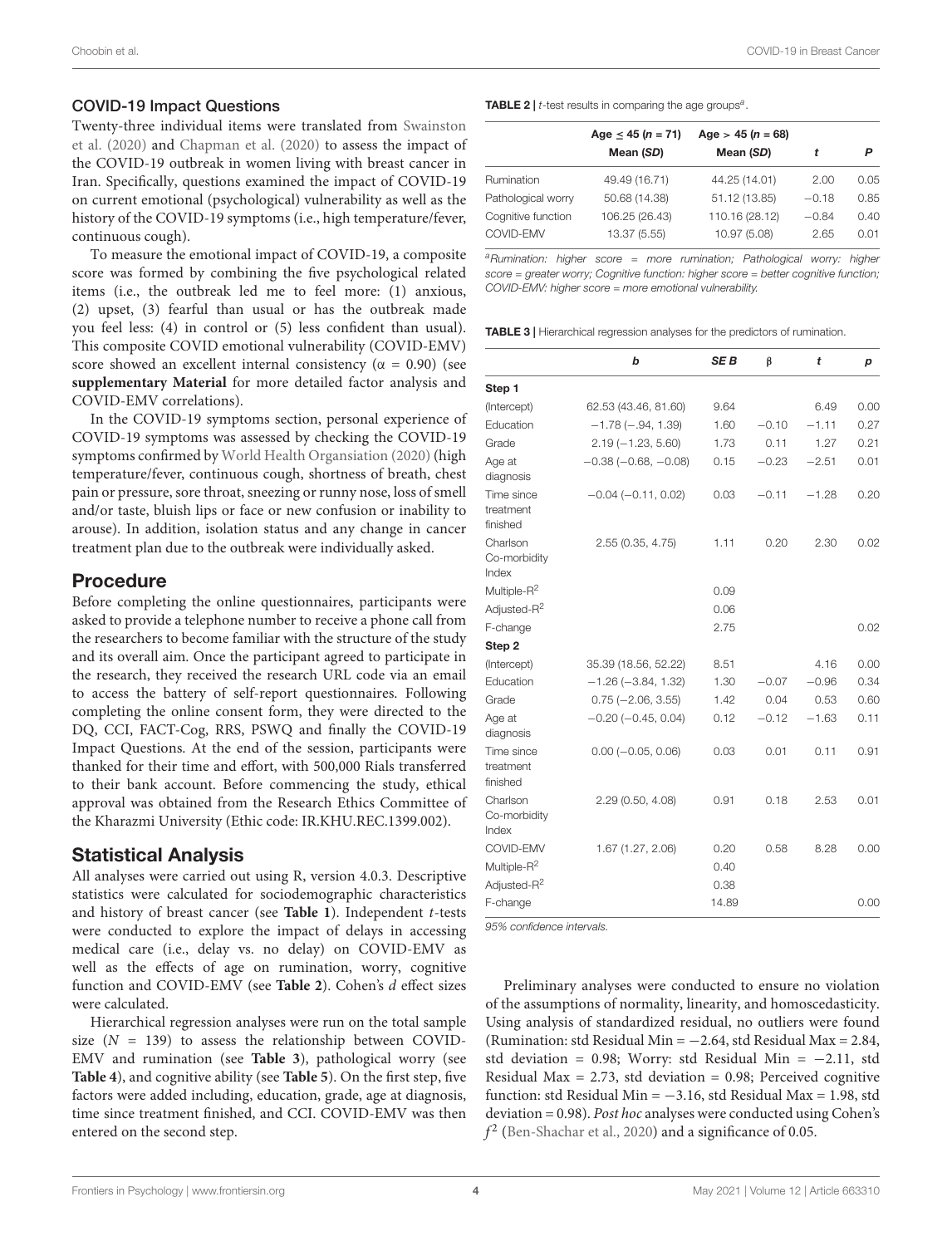<span id="page-5-0"></span>

|                        | <b>TABLE 4</b>   Hierarchical regression analyses for the predictors of |
|------------------------|-------------------------------------------------------------------------|
| المعصيب احمامها مطغمون |                                                                         |

pathological worry.

|                                     | b                       | <b>SEB</b> | β       | t       | р    |
|-------------------------------------|-------------------------|------------|---------|---------|------|
| Step 1                              |                         |            |         |         |      |
| (Intercept)                         | 48.32 (30.46, 66.18)    | 9.03       |         | 5.35    | 0.00 |
| Education                           | $-1.53(-4.49, 1.44)$    | 1.50       | $-0.09$ | $-1.02$ | 0.31 |
| Grade                               | $1.64 (-1.56, 4.84)$    | 1.62       | 0.10    | 1.02    | 0.31 |
| Age at<br>diagnosis                 | $0.07 (-0.21, 0.35)$    | 0.14       | 0.04    | 0.47    | 0.64 |
| Time since<br>treatment<br>finished | $0.00 (-0.06, 0.07)$    | 0.03       | 0.00    | 0.05    | 0.96 |
| Charlson<br>Co-morbidity<br>Index   | $0.17 (-1.89, 2.23)$    | 1.04       | 0.01    | 0.17    | 0.87 |
| Multiple- $R^2$                     |                         | 0.02       |         |         |      |
| Adjusted-R <sup>2</sup>             |                         | $-0.02$    |         |         |      |
| F-change                            |                         | 0.58       |         |         | 0.71 |
| Step <sub>2</sub>                   |                         |            |         |         |      |
| (Intercept)                         | 26.71 (9.86, 43.57)     | 8.52       |         | 3.14    | 0.01 |
| Education                           | $-1.11(-3.70, 1.47)$    | 1.31       | $-0.07$ | $-0.85$ | 0.40 |
| Grade                               | $0.50 (-2.31, 3.31)$    | 1.42       | 0.03    | 0.35    | 0.73 |
| Age at<br>diagnosis                 | $0.21 (-.04, 0.45)$     | 0.13       | 0.14    | 1.65    | 0.10 |
| Time since<br>treatment<br>finished | $0.04 (-0.02, 0.10)$    | 0.03       | 0.11    | 1.37    | 0.17 |
| Charlson<br>Co-morbidity<br>Index   | $-0.04$ $(-1.83, 1.76)$ | 0.91       | $-0.01$ | $-0.04$ | 0.97 |
| COVID-EMV                           | 1.33 (0.93, 1.72)       | 0.20       | 0.51    | 6.58    | 0.00 |
| Multiple-R <sup>2</sup>             |                         | 0.26       |         |         |      |
| Adjusted-R <sup>2</sup>             |                         | 0.23       |         |         |      |
| F-change                            |                         | 7.86       |         |         | 0.00 |

95% confidence intervals.

There was no missing data for any of the questionnaires used in the current study.

## RESULTS

Data was collected from 139 women with a primary breast cancer diagnosis (mean age =  $45.86$ , SD =  $9.60$ ; mean age at  $diagonosis = 42.43, SD = 9.38$ . A total of 38 women (27.3%) had been impacted by disruption to their scheduled medical services [delay in surgery (2.9%) and delay in treatment (24.5%)]. Only 32 women (23%) reported that they had shown COVID-19 related symptoms (7.9% of symptoms reported were fever and/or cough). 109 participants (78.4%) revealed that they had decided to selfisolate themselves to reduce the risk of contracting the virus. None of the participants reported that they had received a clinical diagnosis of COVID-19.

#### Effects of Delay

Of the 139 women who completed the questionnaire, 38 (27.3%) experienced delays in accessing medical care (4 experienced delays to surgery and 34 experienced delays to treatment). This <span id="page-5-1"></span>TABLE 5 | Hierarchical regression analyses for the predictors of perceived cognitive function.

|                                      | b                          | <b>SEB</b>   | β       | t       | р    |
|--------------------------------------|----------------------------|--------------|---------|---------|------|
| Step 1                               |                            |              |         |         |      |
| (Intercept)                          | 91.88 (58.67, 125.08)      | 16.79        |         | 5.47    | 0.00 |
| Education                            | $4.31 (-1.20, 9.82)$       | 2.79         | 0.14    | 1.55    | 0.12 |
| Grade                                | $-3.57$ $(-9.52, 2.38)$    | 3.01         | $-0.10$ | $-1.19$ | 0.24 |
| Age at<br>diagnosis                  | $0.34 (-0.18, 0.86)$       | 0.26         | 0.12    | 1.29    | 0.20 |
| Time since<br>treatment<br>finished  | $0.06 (-0.06, 0.18)$       | 0.06         | 0.09    | 1.01    | 0.31 |
| Charlson<br>Co-morbidity<br>Index    | $-5.40$ ( $-9.22, -1.57$ ) | 1.93         | $-0.24$ | $-2.79$ | 0.01 |
| Multiple-R <sup>2</sup>              |                            | 0.10         |         |         |      |
| Adjusted-R <sup>2</sup>              |                            | 0.06         |         |         |      |
| F-change                             |                            | 2.86         |         |         | 0.02 |
| Step <sub>2</sub>                    |                            |              |         |         |      |
| (Intercept)                          | 123.05 (89.73, 156.38)     | 16.85        |         | 7.30    | 0.00 |
| Education                            | $3.72(-1.39, 8.82)$        | 2.58         | 0.12    | 1.44    | 0.15 |
| Grade                                | $-1.92(-7.48, 3.63)$       | 2.81         | $-0.05$ | $-0.69$ | 0.49 |
| Age at<br>diagnosis                  | $0.14 (-0.35, 0.63)$       | 0.25         | 0.05    | 0.56    | 0.58 |
| Time since<br>treatment<br>finished  | $0.01 (-0.11, 0.12)$       | 0.06         | 0.01    | 0.12    | 0.91 |
| Charlson<br>Co-morbidity<br>Index    | $-5.10(-8.64, -1.55)$      | 1.79         | $-0.23$ | $-2.84$ | 0.01 |
| COVID-EMV<br>Multiple-R <sup>2</sup> | $-1.91 (-2.70, -1.13)$     | 0.40<br>0.23 | $-0.38$ | $-4.80$ | 0.00 |
| Adjusted-R <sup>2</sup>              |                            | 0.20         |         |         |      |
| F-change                             |                            | 6.62         |         |         | 0.00 |

95% confidence intervals.

group reported significantly more COVID-EMV ( $M = 13.66$ ,  $SD = 5.99$ ) compared to those who reported no delays ( $M = 11.64$ ,  $SD = 5.14$ ; t (137) = 1.97,  $p = 0.05$ ,  $d = 0.37$ ]. Women who had experienced delays reported significantly more pathological worry  $(M = 54.79, SD = 13.39)$  compared to those who experienced no delays ( $M = 49.43$ ,  $SD = 14.11$ ;  $t(137) = 2.02$ ,  $p = 0.04$ ,  $d = 0.39$ . These effects were not visible for rumination scores  $[t (137) = 1.28, p = 0.20, d = 0.24]$  between women in the delayed group ( $M = 49.68$ ,  $SD = 13.44$ ) and the no-delay group ( $M = 45.89$ ,  $SD = 16.30$ ). There were no group differences on perceived cognitive ability (delayed group  $M = 103.16$ ,  $SD = 27.39$ ; no delay group:  $M = 110.05$ ,  $SD = 27.08$ ; t  $(137) = -1.33, p = 0.18, d = 0.2$ .

#### Effects of Age

As shown in **[Table 2](#page-4-0)**, younger women (current age  $\leq$  45 years) reported significantly more rumination ( $M = 49.49$ ,  $SD = 16.71$ ) than older women  $(M = 44.25, SD = 14.01; t (137) = 2.00,$  $p = 0.05$ ,  $d = 0.34$ ). Younger women also reported significantly more COVID-EMV ( $M = 13.37$ ,  $SD = 5.55$ ) compared with older women ( $M = 10.97$ ,  $SD = 5.08$ ;  $t(137) = 2.65$ ,  $p = 0.01$ ,  $d = 0.45$ ).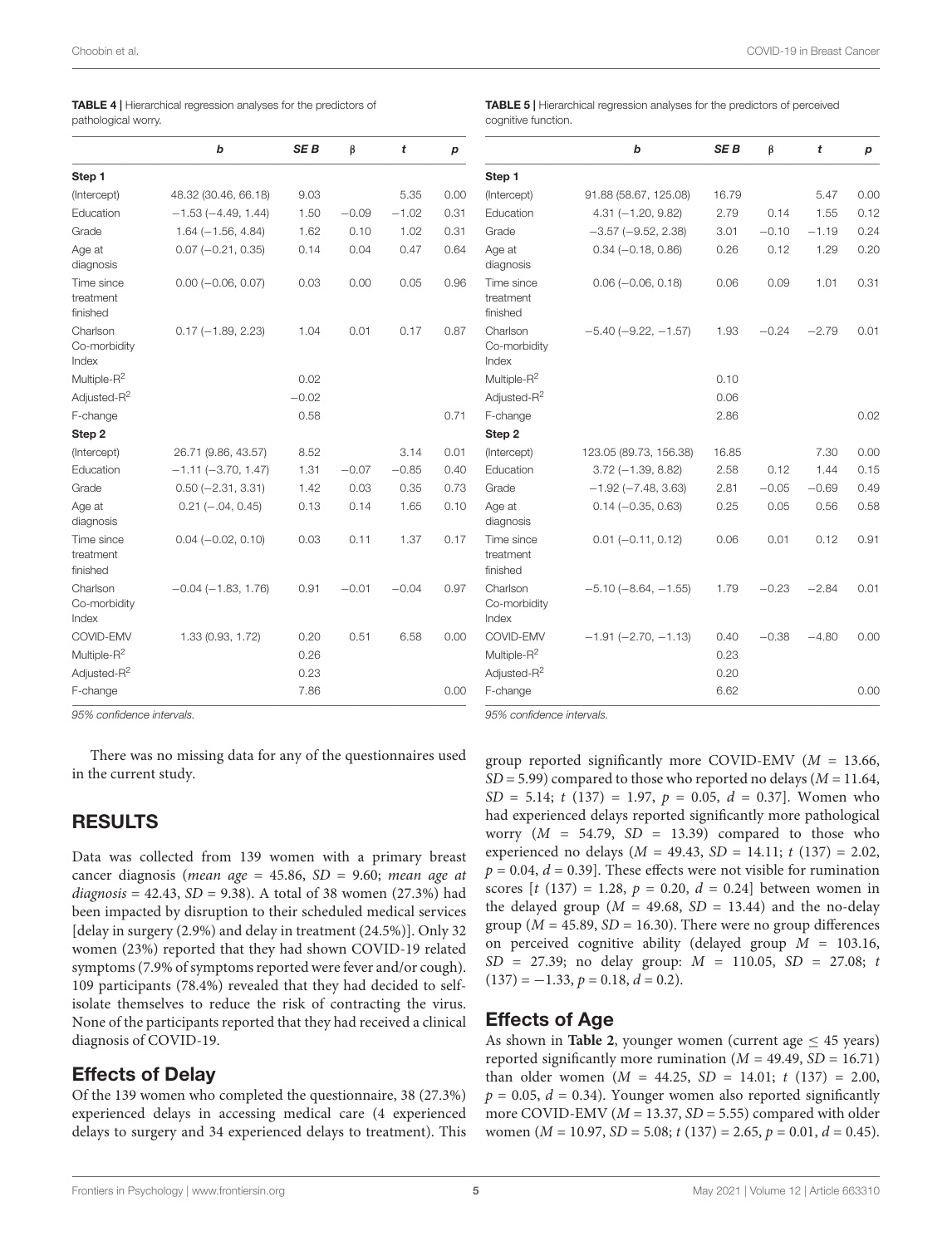There were no significant differences in pathological worry  $(t)$  $(137) = -0.18$ ,  $p = 0.85$ ,  $d = 0.03$ ) for younger women ( $M = 50.68$ ),  $SD = 14.38$ ) and older women ( $M = 51.12$ ,  $SD = 13.85$ ), and also in cognitive function (t (137) =  $-0.84$ , p = 0.40, d = 0.14) between younger women ( $M = 106.25$ ,  $SD = 26.43$ ) and older women  $(M = 110.16, SD = 28.12).$ 

# Impact of Covid-19 Related Distress on Emotional Vulnerability

#### Rumination

On Step 1 of the hierarchical regression analysis, education, grade, age at diagnosis, time since treatment finished, and CCI accounted for 9.4% of the variance (see **[Table 3](#page-4-1)**). When COVID-EMV was added on Step 2, it significantly predicted increased variance in rumination with an  $\mathbb{R}^2$  (change) of 31%  $[t (132) = 8.28, p < 0.001]$ , with higher COVID-EMV meeting higher rumination. CCI was also a significant predictor on the second step [t (132) = 2.53,  $p = 0.01$ ]. Cohen's  $f^2 = 0.52$  and achieved statistical power (1-ß err prob) was 0.99.

#### Pathological Worry

When predicting worry the demographic variables entered on Step 1 accounted for a small 2.2% variance in women's pathological worry. The explained variance was increased to 26% when COVID-EMV was entered in step two  $(t$  (132) = 6.58, p < 0.001). Greater COVID-EMV met with a higher level of worry. COVID-EMV was the only significant predictor on the second step. Cohen's  $f^2 = 0.33$  and achieved statistical power (1-ß err prob) was 0.99.

#### Cognitive Function

When predicting cognitive function our predictors on Step 1 included education, grade, age at diagnosis, time since treatment finished, and CCI, which collectively explained 9.7% of the variance in cognitive function. On the second step, COVID-EMV predicted significant variance in cognitive function with an  $\mathbb{R}^2$ (change) of 13.3% [t (132) =  $-4.80, p < 0.001$ ] such that lower cognitive function met a higher level of COVID-EMV. CCI was also a significant predictor on the second step  $[t (132) = -2.84,$  $p = 0.01$ ]. Cohen's  $f^2 = 0.17$  and achieved statistical power (1-ß err prob) was 0.99.

Checks for violation of assumptions showed collinearity (Tolerance > 0.1, VIF < 10), independent error (Rumination: Durbin–Watson = 1.78; Pathological Worry: Durbin–Watson = 1.97; Perceived Cognitive Function: Durbin– Watson = 1.99) normality and homogeneity of variance and linearity were met for rumination, pathological worry and cognitive function.

#### **DISCUSSION**

The present study investigated the effect of the emotional distress caused by COVID-19 outbreak on levels of rumination and worry as well as cognitive function in women living with primary breast cancer in Iran. We found that those who experienced

delays in accessing medical care had higher levels of COVID-19 related emotional distress and pathological worry. This finding is consistent with that of [Swainston et al.](#page-9-9) [\(2020\)](#page-9-9) who found that this disruption resulted in more general anxiety, depression and COVID-19 related emotional vulnerability in the United Kingdom's breast cancer population. It suggests that factors associated with the COVID-19 pandemic (i.e., delays in surgery and treatment) have led to more excessive COVID-19 related emotional distress and worry in the breast cancer population.

Of focal importance we found that younger women (≤45 years old) reported more severe rumination (i.e., more repetitive negative thoughts) and COVID-EMV (i.e., more fear about cancer than usual feeling less control over their health) compared to older women (>45 years old). These findings could be partly driven by the fact that younger women are at a greater risk women are at a greater risk of having more aggressive tumor characteristics (i.e., Her2+), persistent fear of recurrence, metastasis and premature mortality [\(Anders et al.,](#page-8-26) [2009;](#page-8-26) [Assi](#page-8-27) [et al.,](#page-8-27) [2013;](#page-8-27) [Champion et al.,](#page-8-28) [2014;](#page-8-28) [Lee et al.,](#page-8-29) [2015\)](#page-8-29) compared to older women with the same diagnosis. Previous studies have also highlighted that younger women often have less social support [\(Champion et al.,](#page-8-28) [2014\)](#page-8-28) and more responsibilities including young children and financial obligations. It is plausible that a combination of these clinical and social factors is driving the younger women's more persistent (or repetitive) negative thoughts and COVID-EMV in our study as they likely have greater concerns about the impacts of COVID-19 on their longterm survivorship and the impact the outcomes could have on their family. Based on our findings we recommend that further qualitative research is conducted to explore the types of negative thoughts or concerns (i.e., recurrence) younger women are encountering as this will allow more informed support to be provided.

The findings from our study also indicate that self-reported physical illness comorbidity (as measured by CCI) is predictive of the severity of rumination and cognitive impairment experienced by women with breast cancer. This result is consistent with studies that have shown that poorer self-reported physical health has a significant association with rumination [\(Thomsen](#page-9-17) [et al.,](#page-9-17) [2004\)](#page-9-17). These underlying physical conditions such as cardiovascular disease and diabetes are a crucial prognostic factor in early breast cancer [\(Land et al.,](#page-8-30) [2012\)](#page-8-30).

Finally, we found that after controlling for several clinical and sociodemographic variables such as education, grade, age at diagnosis, time since treatment finished, and comorbidity index, COVID-19 related emotional distress (COVID-EMV) was a notable predictor for more rumination, worry and cognitive impairment in women with a history of primary breast cancer. This result can be explained by the fact that women are experiencing an increasing number of negative feelings such as a sense of loss of control over their health due to the COVID-19 pandemic, with the added stress of disruptions to oncological services resulting in greater COVID-19 emotional vulnerability. Such negative feelings could be provoking cognitive impairment by creating an internal distraction and a greater level of worry and rumination which if not targeted early could then progress into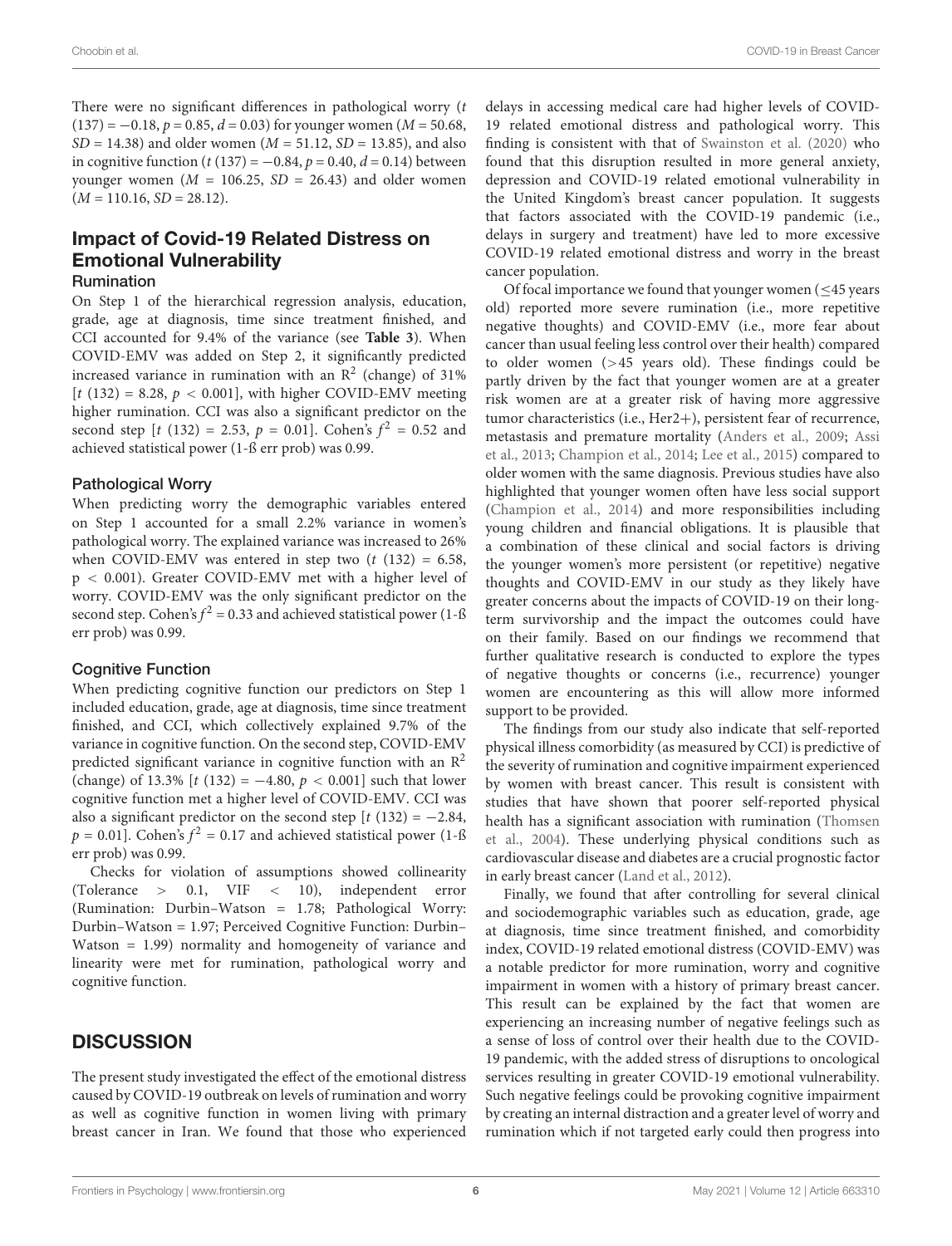clinical emotional disorders including anxiety and depression. Rumination is known to play a critical role in the development and maintenance of affective disorders (i.e., anxiety, depression or mixed anxiety and depression) [\(Nolen-Hoeksema,](#page-8-10) [2000\)](#page-8-10). Emotional distress in breast cancer patients has been associated with unfavorable outcomes in treatment compliance [\(Greer et al.,](#page-8-31) [2008\)](#page-8-31), which might negatively impact on disease progression and mortality rate [\(Satin et al.,](#page-9-18) [2009\)](#page-9-18). With depression and anxiety both predicting cancer recurrence and cancer specific mortality in breast cancer patients it becomes imperative to address the cognitive and emotional vulnerability experienced by women as a result of COVID-19 to avoid any further detrimental effects on their long-term health.

The present study adds to the growing body of research indicating that groups with underlying health conditions are more likely to suffer adverse outcomes due to the COVID-19 outbreak [\(Jiang et al.,](#page-8-32) [2020;](#page-8-32) [Lai et al.,](#page-8-33) [2020\)](#page-8-33). Our results also extend those of [Swainston et al.](#page-9-9) [\(2020\)](#page-9-9), who also found that delays in treatment resulted in more COVID-EMV, and also worse COVID-EMV in primary breast cancer predicting more emotional (psychological) distress and cognitive impairments. Further studies which focus on the underlying factors in developing emotional and cognitive problems in the breast cancer population will need to be undertaken. Investment in online interventions such as cognitive training that have successfully reduced anxiety and rumination in breast cancer survivors [\(Swainston and Derakshan,](#page-9-13) [2018\)](#page-9-13) is highly recommended. In addition, governmental efforts can target the development of applications designed to assist women with breast cancer to record and monitor their symptoms on a daily basis so that with online communication patients can relay information to healthcare professionals who in turn can identify those at higher risk of developing clinical levels of anxiety and depression as well as other physical conditions needing attention.

# **LIMITATION**

Our study is limited due to the cross-sectional design. Data were collected at a one-time point via a series of online questionnaires. Approximately 60% of our participants had higher education levels, which means that these findings may not be fully representative of Iran's breast cancer population. Secondly, delayed treatment did not specify the amount of time lost due to delays mainly because participants were unaware of any rescheduling to their treatment at the time the study was conducted. Finally, our study focused on women with a primary diagnosis of breast cancer. Future studies need to investigate the collateral damage brought about by COVID-19 on the mental well-being of women with metastatic breast cancer who are at a greater risk of clinical vulnerability to depression.

# **CONCLUSION**

The most prominent finding to emerge from this study is that women with breast cancer are at risk of experiencing more rumination, worry and cognitive impairment due to COVID-19 related emotional distress. The critical role of worry and rumination in the maintenance of depression, anxiety and PTSD, as well as the role of depression and anxiety in cancer recurrence and mortality, indicate the possible risks facing women with breast cancer as a result of the COVID-19 outbreak. This study has highlighted the realities we continue to face from the psychological impact of the outbreak in vulnerable populations and individuals suffering from underlying health conditions. Further work can investigate the long-term impact of the COVID-19 pandemic on women living with breast cancer who will benefit from access to cognitive and emotional health interventions.

# DATA AVAILABILITY STATEMENT

The raw data supporting the conclusions of this article will be made available by the authors, without undue reservation.

## ETHICS STATEMENT

The studies involving human participants were reviewed and approved by Jamshid Shanbehzadeh, Department of Electrical and Computer Engineering, Kharazmi University, I. R. Iran Azizollah Habibi Department of Chemistry, Kharazmi University, Tehran, Iran; Mehdi Abbasi Sarmadi, Faculty of Law and Political Sciences, Kharazmi University, Tehran, Iran; Ali Akbar Imani, Department of Islamic Studies, Faculty of Literature and Humanities, Tehran, Iran; Mahdi Akbarzadeh, The Cellular and Molecular Endocrine Research Center, Shahid Beheshti University of Medical Sciences, Tehran, Iran; Mehdi Tehrani-Doost, Department of Psychiatry, Tehran University of Medical Sciences, Tehran, Iran; Fatemeh Javaheri, Department of Sociology, Faculty of Literature and Humanities, Kharazmi University, Tehran, Iran; Jafar Hasani, Department of Clinical Psychology, Faculty of Psychology and Education, Kharazmi University, Tehran, Iran. Online informed consent to participate in this study was provided by the participant at the start of the study.

# AUTHOR CONTRIBUTIONS

BC, EG, VM, and ND: research question and study design. AM: funding. MC and VM: preparation of data and data collection. MC, VM, and BC: drafting initial version of manuscript and drafting final version of manuscript. All authors contributed to the analysis plan, statistical analysis, and critical review of early and final versions of manuscript.

# FUNDING

AM was in receipt of an Iranian Center of Excellence in Stress and Health grant from Kharazmi University (2020-1-kr).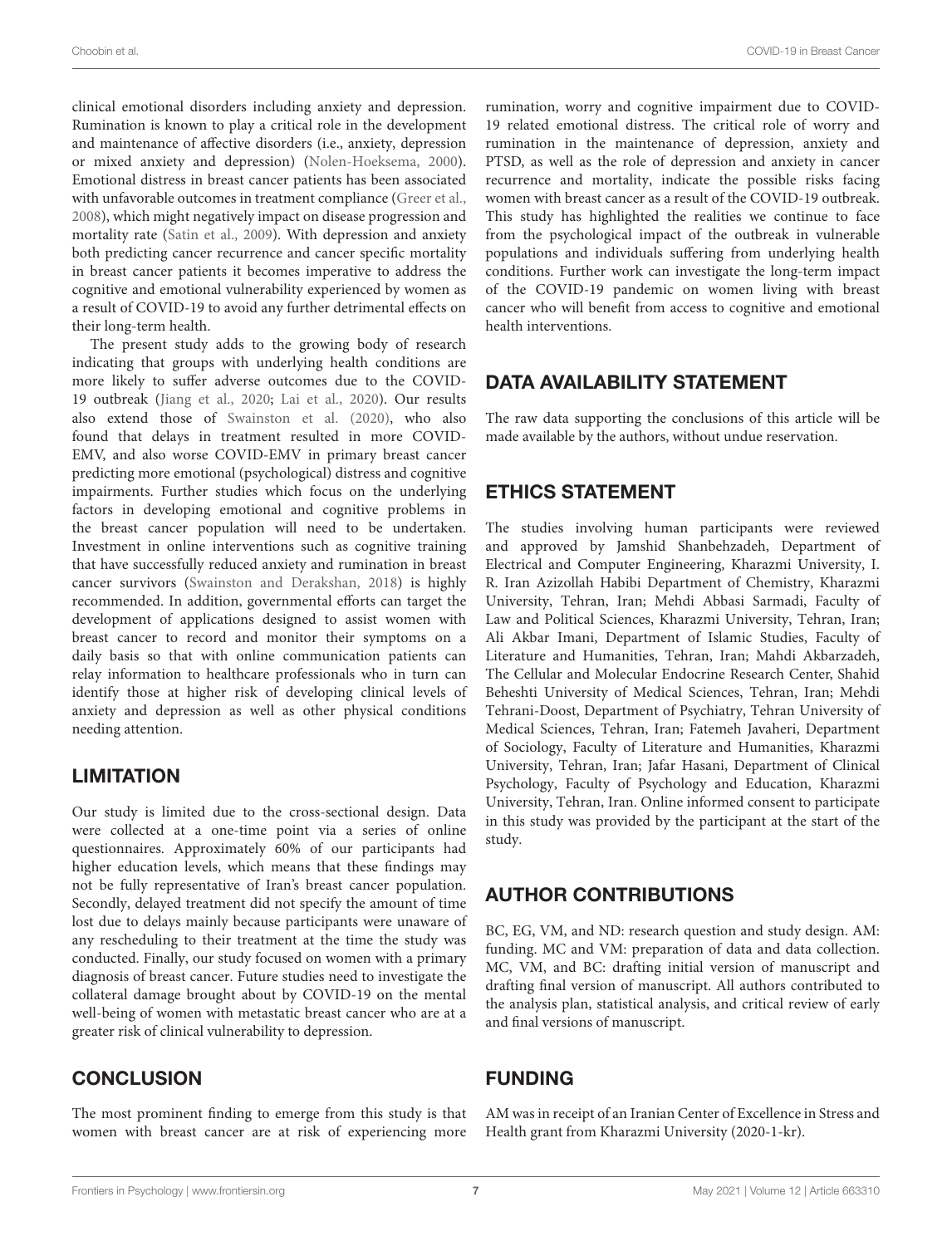## ACKNOWLEDGMENTS

We thank Drs. Maryam Tabatabaian and Mojtaba Ghadyani for helping us in this project and finally, we thank all of the women for their time and support.

## **REFERENCES**

- <span id="page-8-7"></span>Ahles, T. A., and Root, J. C. (2018). Cognitive effects of cancer and cancer treatments. Annu. Rev. Clin. Psychol. 14, 425–451. [doi: 10.1146/annurev](https://doi.org/10.1146/annurev-clinpsy-050817-084903)[clinpsy-050817-084903](https://doi.org/10.1146/annurev-clinpsy-050817-084903)
- <span id="page-8-6"></span>Anastasiadi, Z., Lianos, G. D., Ignatiadou, E., Harissis, H. V., and Mitsis, M. (2017). Breast cancer in young women: An overview. Updates Surg. 69, 313–317. [doi: 10.1007/s13304-017-0424-1](https://doi.org/10.1007/s13304-017-0424-1)
- <span id="page-8-26"></span>Anders, C. K., Johnson, R., Litton, J., Phillips, M., and Bleyer, A. (2009). Breast cancer before age 40 years. Semin. Oncol. 36, 237–249. [doi: 10.1053/j.](https://doi.org/10.1053/j.seminoncol.2009.03.001) [seminoncol.2009.03.001](https://doi.org/10.1053/j.seminoncol.2009.03.001)
- <span id="page-8-27"></span>Assi, H. A., Khoury, K. E., Dbouk, H., Khalil, L. E., Mouhieddine, T. H., and El Saghir, N. S. (2013). Epidemiology and prognosis of breast cancer in young women. J. Thoracic Dis. 5(Suppl. 1), S2–S8. [doi: 10.3978/j.issn.2072-1439.2013.](https://doi.org/10.3978/j.issn.2072-1439.2013.05.24) [05.24](https://doi.org/10.3978/j.issn.2072-1439.2013.05.24)
- <span id="page-8-18"></span>Bagherinezhad, Fadardi, and Tabatabaee. (2010). Relationship between rumination and depression in a sample of iranian students. Stud. Educat. Psychol. 10, 21–38.
- <span id="page-8-25"></span>Ben-Shachar, M., Lüdecke, D., and Makowski, D. (2020). effectsize: Estimation of Effect Size Indices and Standardized Parameters. J. Open Source Softw. 5:2815. [doi: 10.21105/joss.02815](https://doi.org/10.21105/joss.02815)
- <span id="page-8-11"></span>Borkovec, T. D., Robinson, E., Pruzinsky, T., and DePree, J. A. (1983). Preliminary exploration of worry: Some characteristics and processes. Behav. Res. Therapy 21, 9–16. [doi: 10.1016/0005-7967\(83\)90121-3](https://doi.org/10.1016/0005-7967(83)90121-3)
- <span id="page-8-16"></span>Breast cancer in younger women (2018). Breast Cancer Now. Available online at: [https://breastcancernow.org/information-support/facing-breast-cancer/](https://breastcancernow.org/information-support/facing-breast-cancer/breast-cancer-in-younger-women) [breast-cancer-in-younger-women](https://breastcancernow.org/information-support/facing-breast-cancer/breast-cancer-in-younger-women)
- <span id="page-8-13"></span>Brown, S. L., Hope-Stone, L., Heimann, H., Damato, B., and Salmon, P. (2018). Predictors of anxiety and depression 2 years following treatment in uveal melanoma survivors. Psycho Oncol. 27, 1727–1734. [doi: 10.1002/pon.4715](https://doi.org/10.1002/pon.4715)
- <span id="page-8-21"></span>Chapman, B., Swainston, J., Grunfeld, E. A., and Derakshan, N. (2020). COVID-19 Outbreak effects on job security and emotional functioning amongst women living with breast cancer. Front. Psychol. 11:582014. [doi: 10.3389/fpsyg.2020.](https://doi.org/10.3389/fpsyg.2020.582014) [582014](https://doi.org/10.3389/fpsyg.2020.582014)
- <span id="page-8-28"></span>Champion, V. L., Wagner, L. I., Monahan, P. O., Daggy, J., Smith, L., Cohee, A., et al. (2014). Comparison of younger and older breast cancer survivors and agematched controls on specific and overall quality of life domains: Comparison of Breast Cancer Survivors. Cancer 120, 2237–2246. [doi: 10.1002/cncr.2](https://doi.org/10.1002/cncr.28737) [8737](https://doi.org/10.1002/cncr.28737)
- <span id="page-8-8"></span>Chapman, B., Helmrath, S., and Derakshan, N. (2019). Perceived cognitive functioning and its influence on emotional vulnerability in breast cancer. Health Psychol. Open 6:205510291987166. [doi: 10.1177/20551029198](https://doi.org/10.1177/2055102919871661) [71661](https://doi.org/10.1177/2055102919871661)
- <span id="page-8-22"></span>Dehshiri, G. H. R., Golzari, M., Borjali, A., and Sohrabi, F. (2010). Psychometrics Particularity of Farsi Version of Pennsylvania State Worry Questionnaire for College Students. J. Clin. Psychol. 1, 67–75.
- <span id="page-8-2"></span>Dietz, J. R., Moran, M. S., Isakoff, S. J., Kurtzman, S. H., Willey, S. C., Burstein, H. J., et al. (2020). Recommendations for prioritization, treatment, and triage of breast cancer patients during the COVID-19 pandemic. The COVID-19 pandemic breast cancer consortium. Breast Cancer Res. Treat. 181, 487–497. [doi: 10.1007/s10549-020-05644-z](https://doi.org/10.1007/s10549-020-05644-z)
- <span id="page-8-15"></span>Fernandes-Taylor, S., Adesoye, T., and Bloom, J. R. (2015). Managing psychosocial issues faced by young women with breast cancer at the time of diagnosis and during active treatment. Curr. Opin. Support. Palliat. Care 9, 279–284. [doi:](https://doi.org/10.1097/SPC.0000000000000161) [10.1097/SPC.0000000000000161](https://doi.org/10.1097/SPC.0000000000000161)
- <span id="page-8-23"></span>Fu, M., Axelrod, D., Guth, A., Cleland, C., Ryan, C., Weaver, K., et al. (2015). Comorbidities and Quality of Life among Breast Cancer Survivors: A Prospective Study. J. Personaliz. Med. 5, 229–242. [doi: 10.3390/jpm5](https://doi.org/10.3390/jpm5030229) [030229](https://doi.org/10.3390/jpm5030229)
- <span id="page-8-3"></span>Gathani, T., Clayton, G., MacInnes, E., and Horgan, K. (2021). The COVID-19 pandemic and impact on breast cancer diagnoses: What happened in England

#### <span id="page-8-24"></span>SUPPLEMENTARY MATERIAL

The Supplementary Material for this article can be found online at: [https://www.frontiersin.org/articles/10.3389/fpsyg.](https://www.frontiersin.org/articles/10.3389/fpsyg.2021.663310/full#supplementary-material) [2021.663310/full#supplementary-material](https://www.frontiersin.org/articles/10.3389/fpsyg.2021.663310/full#supplementary-material)

in the first half of 2020. Br. J. Cancer 124, 710–712. [doi: 10.1038/s41416-020-](https://doi.org/10.1038/s41416-020-01182-z) [01182-z](https://doi.org/10.1038/s41416-020-01182-z)

- <span id="page-8-20"></span>Ghanavati, A., Bahrami, F., Godarzi, K., and Rozbahani, M. (2018). Effectiveness of compassion-based therapy on rumination and concern of women with breast cancer. Health Psychol. 7, 152–168.
- <span id="page-8-31"></span>Greer, J. A., Pirl, W. F., Park, E. R., Lynch, T. J., and Temel, J. S. (2008). Behavioral and psychological predictors of chemotherapy adherence in patients with advanced non-small cell lung cancer. J. Psychosomat. Res. 65, 549–552. [doi: 10.1016/j.jpsychores.2008.03.005](https://doi.org/10.1016/j.jpsychores.2008.03.005)
- <span id="page-8-19"></span>Heidarian, A., Zahrakar, K., and Mohsenzade, F. (2016). The Effectiveness of Mindfulness Training on Reducing Rumination and Enhancing Resilience in Female Patients with Breast Cancer: A Randomized Trial. Iran J. Breast Dis. 9, 52–59.
- <span id="page-8-17"></span>Janelsins, M. C., Heckler, C. E., Peppone, L. J., Mohile, S. G., Mustian, K. M., Ahles, T., et al. (2017). Longitudinal assessment of cancer-related cognitive impairment (CRCI) up to six-months post-chemotherapy with multiple cognitive testing methods in 943 breast cancer (BC) patients and controls. J. Clin. Oncol. 35, 10014–10014. [doi: 10.1200/JCO.2017.35.15\\_suppl.10014](https://doi.org/10.1200/JCO.2017.35.15_suppl.10014)
- <span id="page-8-32"></span>Jiang, F., Deng, L., Zhang, L., Cai, Y., Cheung, C. W., and Xia, Z. (2020). Review of the Clinical Characteristics of Coronavirus Disease 2019 (COVID-19). J. General Internal Med. 35, 1545–1549. [doi: 10.1007/s11606-020-](https://doi.org/10.1007/s11606-020-05762-w) [05762-w](https://doi.org/10.1007/s11606-020-05762-w)
- <span id="page-8-9"></span>Koster, E. H. W., Hoorelbeke, K., Onraedt, T., Owens, M., and Derakshan, N. (2017). Cognitive control interventions for depression: A systematic review of findings from training studies. Clin. Psychol. Rev. 53, 79–92. [doi: 10.1016/j.cpr.](https://doi.org/10.1016/j.cpr.2017.02.002) [2017.02.002](https://doi.org/10.1016/j.cpr.2017.02.002)
- <span id="page-8-33"></span>Lai, A., Pasea, L., Banerjee, A., Denaxas, S., Katsoulis, M., Chang, W. H., et al. (2020). Estimating excess mortality in people with cancer and multimorbidity in the COVID-19 emergency. medRxiv [preprint]. [doi: 10.13140/RG.2.2.34254.](https://doi.org/10.13140/RG.2.2.34254.82242) [82242](https://doi.org/10.13140/RG.2.2.34254.82242)
- <span id="page-8-30"></span>Land, L. H., Dalton, S. O., Jørgensen, T. L., and Ewertz, M. (2012). Comorbidity and survival after early breast cancer. A review. Crit. Rev. Oncol. Hematol. 81, 196–205. [doi: 10.1016/j.critrevonc.2011.03.001](https://doi.org/10.1016/j.critrevonc.2011.03.001)
- <span id="page-8-29"></span>Lee, M. K., Varzi, L. A., Chung, D. U., Cao, M., Gornbein, J., Apple, S. K., et al. (2015). The Effect of Young Age in Hormone Receptor Positive Breast Cancer. BioMed Res. Int. 2015, 1–6. [doi: 10.1155/2015/325715](https://doi.org/10.1155/2015/325715)
- <span id="page-8-14"></span>Liu, Y., Jiang, T., and Shi, T. (2020). The Relationship Among Rumination, Coping Strategies, and Subjective Well-being in Chinese Patients With Breast Cancer: A Cross-sectional study. Asian Nurs. Res. 2020:S1976131720300505. [doi: 10.1016/](https://doi.org/10.1016/j.anr.2020.07.005) [j.anr.2020.07.005](https://doi.org/10.1016/j.anr.2020.07.005)
- <span id="page-8-5"></span>Maajani, K., Jalali, A., Alipour, S., Khodadost, M., Tohidinik, H. R., and Yazdani, K. (2019). The Global and Regional Survival Rate of Women With Breast Cancer: A Systematic Review and Meta-analysis. Clin. Breast Cancer 19, 165–177. [doi:](https://doi.org/10.1016/j.clbc.2019.01.006) [10.1016/j.clbc.2019.01.006](https://doi.org/10.1016/j.clbc.2019.01.006)
- <span id="page-8-0"></span>Moghanibashi-Mansourieh, A. (2020). Assessing the anxiety level of Iranian general population during COVID-19 outbreak. Asian J. Psychiat. 51:102076. [doi: 10.1016/j.ajp.2020.102076](https://doi.org/10.1016/j.ajp.2020.102076)
- <span id="page-8-4"></span>Maringe, C., Spicer, J., Morris, M., Purushotham, A., Nolte, E., Sullivan, R., et al. (2020). The impact of the COVID-19 pandemic on cancer deaths due to delays in diagnosis in England, UK: a national, population-based, modelling study. Lancet Oncol. 21, 1023–1034.
- <span id="page-8-1"></span>Nafissi, N., Khayamzadeh, M., Zeinali, Z., Pazooki, D., Hosseini, M., and Akbari, M. E. (2018). Epidemiology and Histopathology of Breast Cancer in Iran versus Other Middle Eastern Countries. Middle East J. Cancer 9:42130. [doi: 10.30476/](https://doi.org/10.30476/mejc.2018.42130) [mejc.2018.42130](https://doi.org/10.30476/mejc.2018.42130)
- <span id="page-8-10"></span>Nolen-Hoeksema, S. (2000). The role of rumination in depressive disorders and mixed anxiety/depressive symptoms. J. Abnormal Psychol. 109, 504–511. [doi:](https://doi.org/10.1037/0021-843X.109.3.504) [10.1037/0021-843X.109.3.504](https://doi.org/10.1037/0021-843X.109.3.504)
- <span id="page-8-12"></span>Oginska-Bulik, N., and Michalska, P. (2020). The Relationship Between Emotional ´ Processing Deficits and Posttraumatic Stress Disorder Symptoms Among Breast